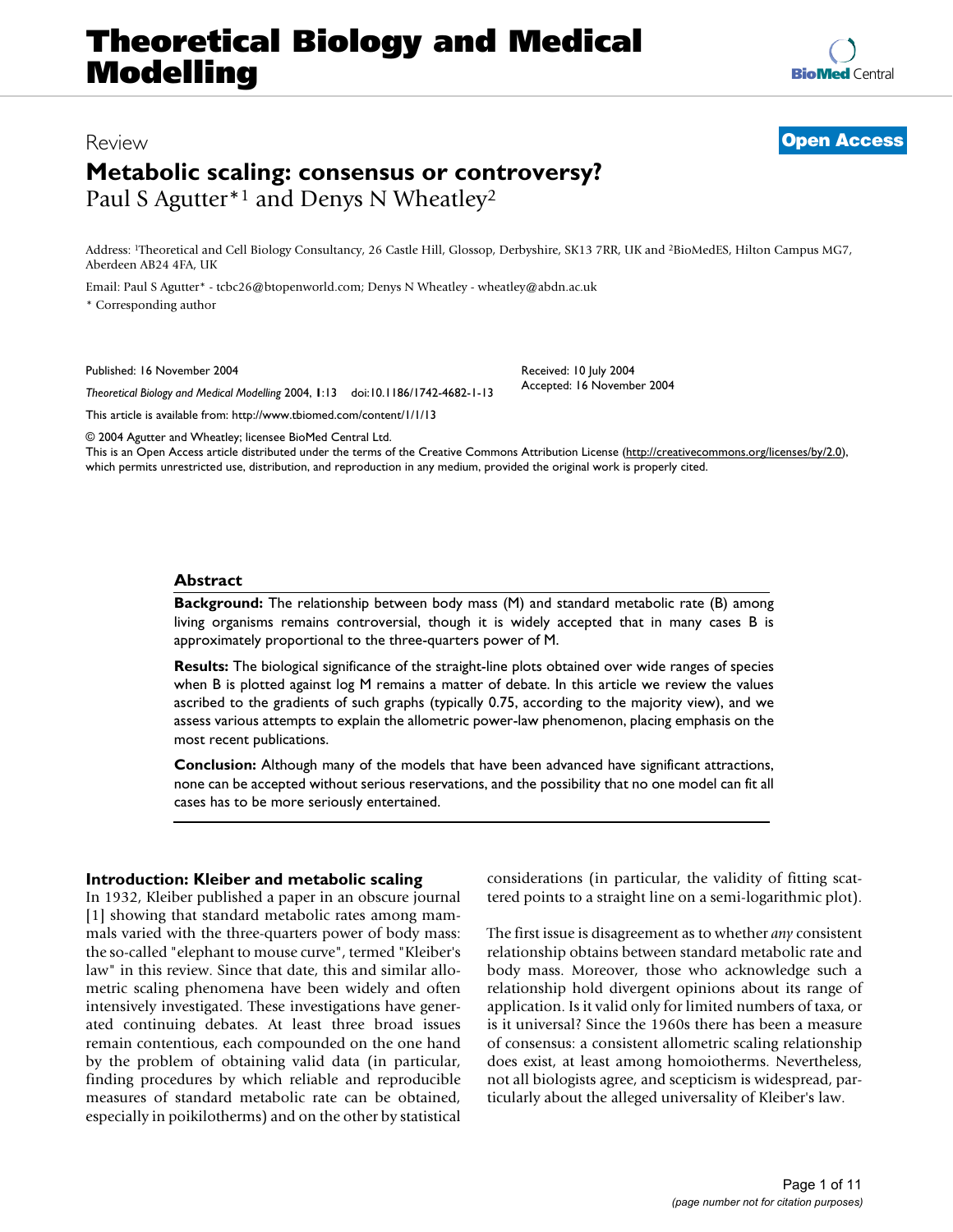Second, assuming that some version of Kleiber's law (a consistent metabolic scaling relationship) applies to at least some taxa, there are disagreements about the gradient of the semi-log plot. That is, if  $B = aM<sup>b</sup>$ , where  $B =$ standard metabolic rate, M = body mass, and *a* and *b* are constants, what is the value of *b*? Kleiber [1] and many subsequent investigators claimed that  $b = 0.75$ , and on this matter too a measure of consensus has obtained since the 1960s. Once again, however, not all biologists agree. A significant minority of investigators hold that  $b = 0.67$ ; and other values have been suggested, at least for some organisms.

Third, assuming a consistent scaling relationship and an agreed value of *b*, how is Kleiber's law to be interpreted mechanistically? What is its physical or biological basis? For those who claim that  $b = 0.67$ , this issue is simple: standard metabolic rate depends on the organism's surface to volume ratio. But for proponents of the majority view, that  $b = 0.75$ , the issue is not simple at all. Many interpretations have been proposed, and since several of these are of recent coinage and seem to be mutually incompatible, a critical comparative review seems timely.

Kleiber's initial paper [1] found support within a decade. The allometric scaling relationship  $B = aM^b$  (B = standard metabolic rate, M = body mass, *a* and *b* are constants and *b* is taken to be approximately 0.75), was inferred by other investigators during the 1930s [2,3]. Relevant data have been reviewed periodically since then (e.g. [4-15]) and recent developments have rekindled interest in the field.

Many biological variables other than standard metabolic rate also reportedly fit quarter-power scalings (relationships of the kind  $V = kM<sup>b</sup>$ , where V is the variable in question, k is a constant and  $b = n/4$ ; n = 3 for metabolic rate). Examples include lifespans, growth rates, densities of trees in forests, and numbers of species in ecosystems (see e.g. [9]). Some commentators infer that Kleiber's law is, or points to, a universal biological principle, which they have sought to uncover. Others doubt this, not least because it is unclear how (for example) tree densities can be consequences of metabolic scaling or can have the same mechanistic basis. This article focuses on the metabolic rate literature, mentioning other variables only in passing, because most debates in the field have arisen from metabolic rate measurements.

### *Variations in the value of* **b**

Most debates about the value of *b* assume some version of Kleiber's law: i.e. that a single allometric scaling relationship fits metabolic rates over a wide range of organisms. However, as noted in the introduction, there are dissenters. Everyone acknowledges considerable variation both within and among taxa, no matter whether  $b = 0.75$ , 0.67,

or some other number. The question is whether these variations are deviations from a general law, or whether there is no such law. Conflicting opinions on this fundamental point recall the traditional philosophical difference between physicists and biologists: the former are inclined to see abstract mathematical generalities in any set of numerical data, the latter to see concrete particulars. All recent attempts to explain Kleiber's law by "universal" models have involved physicists and mathematicians; the sceptics are predominantly biologists.

Dodds *et al.* [16] re-examined published scaling data from Kleiber's original paper onwards and concluded that the consensus (*b* = 0.75) was not statistically supported. Feldman [17] found no evidence for any wide-ranging allometric power law in biology and dismissed all attempts to explain scaling relationships by physical or mathematical principles. Atanasov and Dimitrov [18] found evidence that *b* ranges from around 0.67 to more than 0.9 over all major animal groups, the values perhaps reflecting complexity of organisation; single values such as 0.75 emerge only as averages over each group. Other investigators have been less sceptical; publications by Enquist and Niklas [19,20] give particularly impressive support to the generality of Kleiber's law because Niklas was previously among the doubters.

Whatever one's position, it is indisputable that the Kleiber relationship has many exceptions, even among mammals. Bartels [21] showed that some mammals, such as shrews, have B values well above those expected from the Kleiber curve. Andersen [22] discussed the high B values for whales and seals and attributed them to the cold-water habitat. Nevertheless, Kleiber's law has been extended beyond placental mammals to birds and marsupials. Birds have generally higher *a* values than placental mammals and marsupials have lower ones, but the 0.75-power relationship is still inferred by many investigators (e.g. [4]). McNab [13] accepted Kleiber's law as a general *approximation* but emphasized species variations, which he attributed to differences in diet, habitat and physiological adaptation. Elgar and Harvey [23] also found variability among groups of species but reasoned that standard metabolic rates vary taxonomically rather than with temperature regulation, food intake or activity. Economos [24] was also critical of McNab, at least in respect of mammals.

It is difficult to define "standard metabolic rate" in poikilotherms; ambient temperature, time since last meal and other variables markedly affect measurements [9,13,25]. A heterogeneous array of poikilotherm data [5] revealed an "average" *b* value of roughly 0.75. There were wide divergences in some taxa; notwithstanding these, Hemmingsen [4,5] argued that over all animals, plants and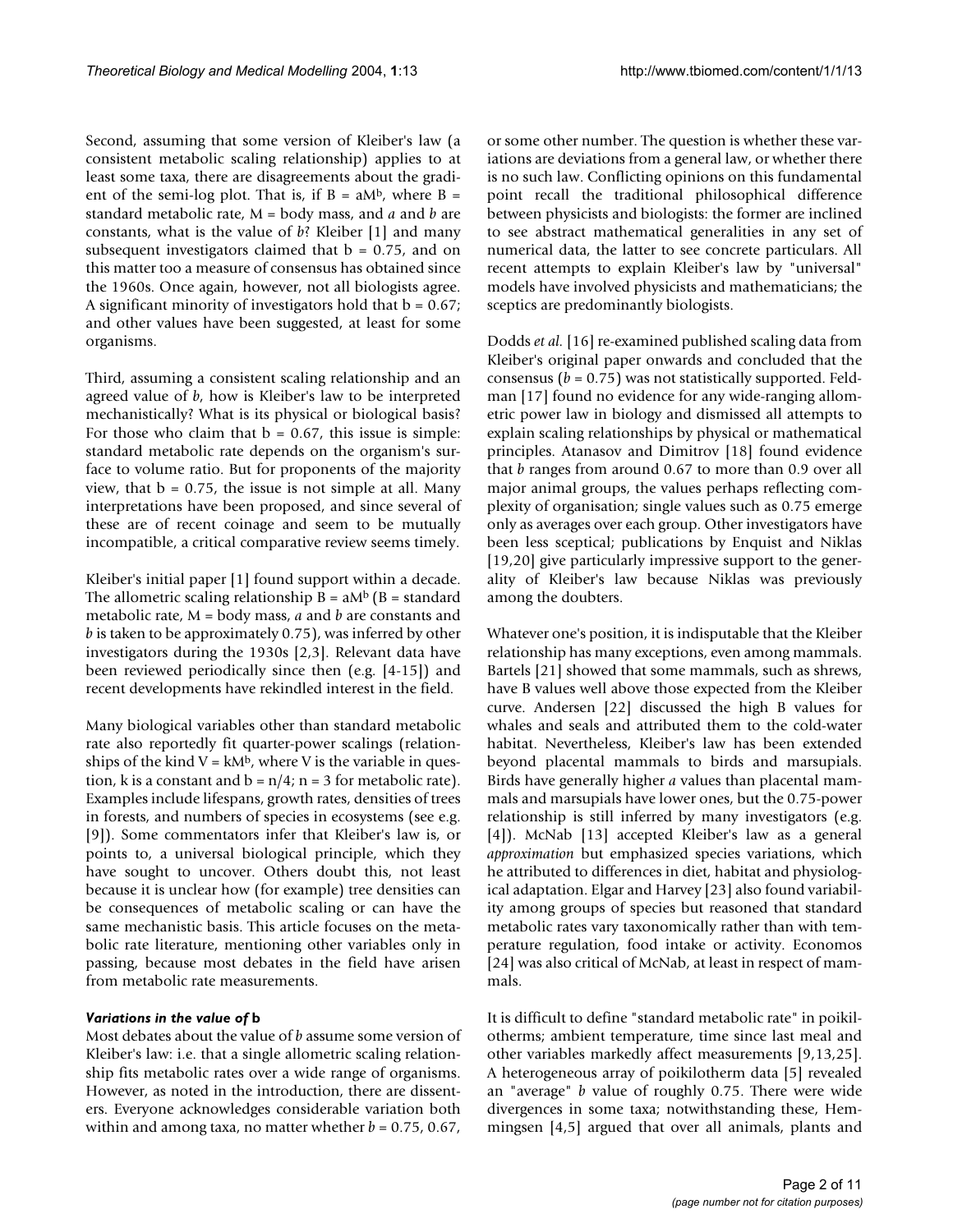protists, metabolic rate scales as the 0.75-power of body mass. More recently published data [26,27] support this conclusion for a wide range of organisms and body masses. However, a careful re-evaluation of Hemmingsen's data by Prothero [28] cast further doubt on the applicability of Kleiber's law to unicellular organisms. Scepticism persists, mostly on the grounds of the intrinsic variability of the data, which is too often underestimated because it is disguised in the customary logarithmic plots and is seldom subjected to adequate statistical analysis [11,29]. However, this too has been debated; a suitable choice of procedures for estimating parameters might eliminate inconsistencies and discrepancies from the data, giving more credence to the belief that  $b = 0.75$  over a wide range of taxa [30]. In the following section we shall examine some of the more divergent data in more detail.

In short, there is a clear but by no means total consensus that (i) Kleiber's law is widely (even universally) applicable in biology, (ii) *b* is approximately 0.75. Variability in the data is generally admitted, so the consensus – and the claim that Kleiber's law manifests a general biological principle – can legitimately be doubted.

### *The mass transfer model [31]*

Some of the doubts about the consensus are powerfully supported by studies on small aquatic organisms. Reviewing a large literature on metabolic rates in aquatic invertebrates and algae, Patterson [31] deployed chemical engineering principles to explain why the *b* values ranged from about 0.3 to 1.2 in these taxa (his Table 1 provides an excellent summary). Assuming that the delivery of nutrients to each organism entails diffusion through a boundary layer, Patterson showed how water movements and organism size might affect such delivery and hence determine metabolic rate. Using simple geometrical models of organisms (plates, cylinders and spheres), he derived *b* values ranging from 0.31 to 1.25, more or less consistent with the experimental values.

Patterson plotted two dimensionless numbers against each other, *viz*. Sherwood number, Sh =  $h_m W/D$ , where  $h_m$ = mass transfer coefficient, W = characteristic dimension of organism and  $D =$  diffusivity; and Reynolds number (a function of organism size), Re = ρUW/µ, where ρ = density,  $U = w$  water flow speed and  $\mu = \text{coefficient of viscosity.}$ The graphs, which had the form  $Sh = c \cdot Re^{d}$ , where  $d = 0.5$ for ideal laminar flow and 0.8 for turbulent flow (c is a constant of proportionality), revealed the relative importance of diffusion and mass transfer (convective movement) in the supply of materials. Patterson was able to derive an expression for  $h_{m'}$  and was thus able to relate the supply of materials to body mass.

The two main attractions of this model are (1) good agreement with a wide range of data and (2) derivation from basic physical principles without *ad hoc* biological or other assumptions. Patterson's approach has implicit support in the literature: Coulson [32] used chemical engineering principles to argue that mammalian metabolic rates are supply-limited, but he did not develop the argument in mathematical detail. However, Patterson's model has drawbacks. First, it is hard to see how his reasoning can be generalised to other taxa, notwithstanding Coulson's proposal (discussed in a later section). Second, by focusing on diffusion and convective mass transfer, he ignored active processes in the uptake of materials, which are likely to dominate in many organisms. Third, he assumed that metabolism in general is supply-limited; in homoiotherms at least, it is more nearly demand-limited under resting conditions, though even this is an oversimplification.

The Patterson model has not been given much attention by other investigators in the field and perhaps it deserves more consideration. Despite its inherent limitations (it is exclusively concerned with small aquatic eukaryotes) it is a potentially fruitful contribution to biophysics.

#### *Scaling of metabolic rate with surface-to-mass ratio*

Several workers accept the reality of allometric scaling but question the value *b* = 0.75, which a consensus of physiologists has accepted since the 1960s. Many of these sceptics claim that the "true" value of *b* is 0.66 or 0.67 because the principal determinant of metabolic scaling is the surfaceto-volume ratio of the organism; hence, assuming constant body density, the surface-to-mass ratio. The first study to suggest this explanation for the mass dependence of B is attributed to Rubner [33], who studied metabolic rates in various breeds of dog. Heusner [34] reported that *b* is approximately 0.67 for *any* single mammalian species and suggested that the interspecies value of 0.75 is a statistical artefact. Feldman and McMahon [35] disagreed, but Heusner sustained his position in subsequent articles. For instance, reviewing a substantial body of published data [36], he argued that metabolic rate data for small and large mammals lie on parallel regression lines, each with a gradient of approximately 0.67 but with different intercepts (i.e. values of *a*, termed the "specific mass coefficients"). Hayssen and Lacy [37] found *b* = 0.65 for small mammals and  $b = 0.86$  for large ones, again suggesting that  $b = 0.75$  is a cross-species "average" with no biological significance; but it is questionable whether their data were measurements of *standard* metabolic rate in all cases. McNab [13] reported lower values: 0.60 and 0.75, respectively. Heusner [36] reasoned that if a few large mammals are added to a sample of predominantly small ones, a single regression line for all the data might have a gradient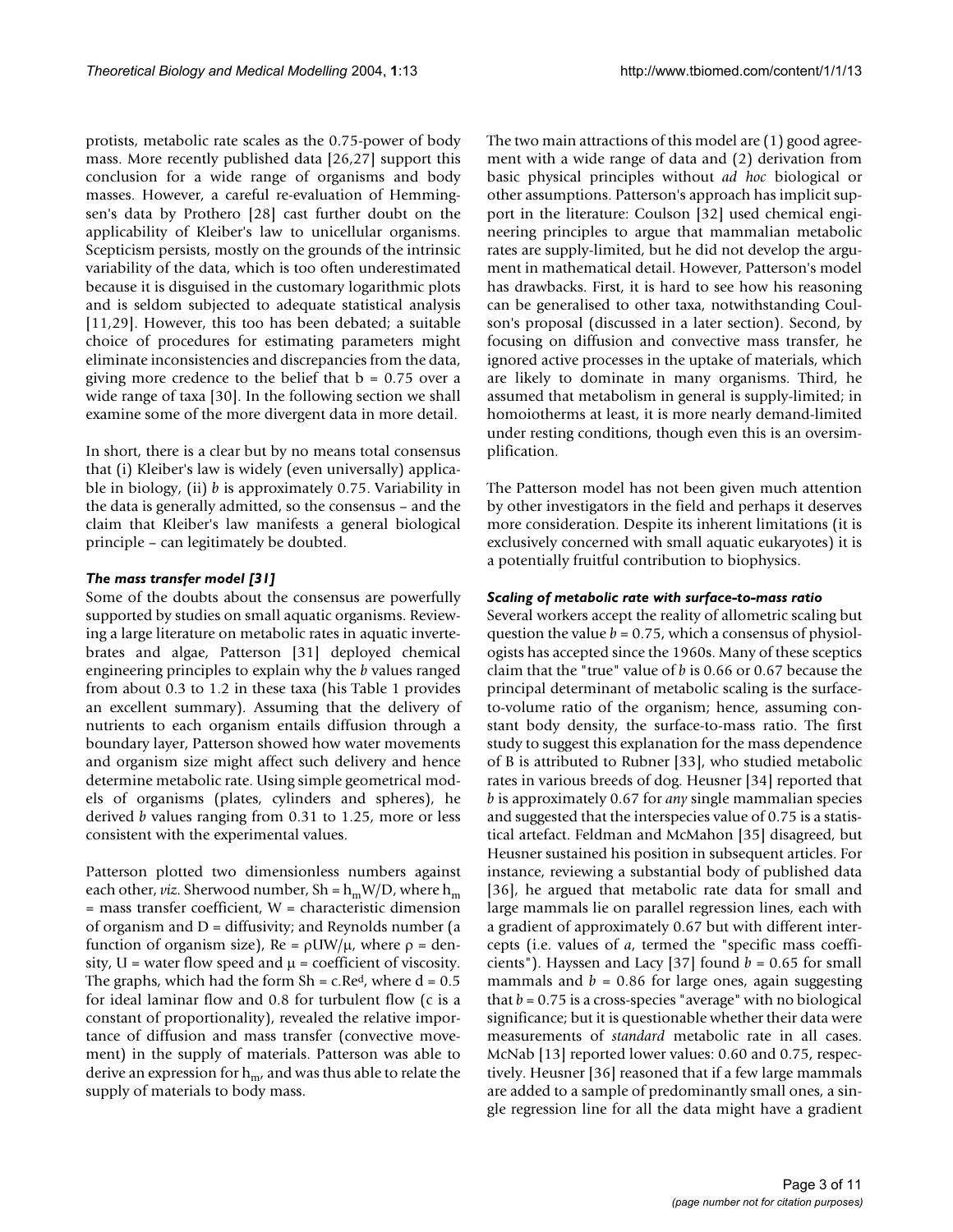around 0.75. This, however, is misleading, as the following paragraphs will argue.

According to Heusner, the ratio  $B/M^{0.67}$  is a mass-independent measure of standard metabolism. Variations indicate the effects of factors other than body mass. Other workers broadly share Heusner's opinion (see e.g. [12] for review and [38] for a good recent exemplar). Bartels [21] found a value of 0.66 for mammals; Bennett and Harvey [39] reported 0.67 for birds. Of course, if B varies as  $M^{0.67}$ , the interesting problem is not the index (*b*) in the Kleiber equation but the allegedly constant relationship between specific mass coefficient (*a*) and body size. This point was developed by Wieser [40], who distinguished the *ontogeny* of metabolism, which comprises several phases but follows the surface rule (M0.67) overall, from the *phylogeny* of metabolism, which concerns the mass coefficients (*a*). Following Heusner's argument, Wieser [40] wrote the allometric power law in the form  $B = a_nM^{0.66}$  and deduced that the specific mass coefficient  $a_n = aM^{0.09}$ . Here, *a* is an *interspecific* mass coefficient (3.34 w in mammals if M is in kg). Another difficulty with this type of explanation lies in the calculation of body surface area; the Meeh coefficient,  $k$ , where surface area =  $kM^{0.67}$ , is difficult to measure unequivocally but is generally taken as  $\sim$ 10 (see [3]). Yet another possible difficulty was identified by Butler *et al.* [41], who questioned Heusner's dimensional analysis argument and concluded that no version of Kleiber's law (i.e. no value of *b* that is constant over a range of species) could be substantiated by his approach.

The claim that  $b = 0.67$  remains a minority view. Those who accept it are faced with the twin difficulties of (i) establishing that their estimates of surface area are correct and (ii) explaining why, in Wieser's notation,  $a_n = aM^{0.09}$ . Moreover, even if such arguments as Heusner's are valid for homoiotherms, it is hard to justify their extrapolation to poikilothermic animals, plants and unicellular organisms, all of which are held by consensus to fit Kleiber's law (but see the two preceding sections). Why should temperature fluxes across the body surface be the main determinants of metabolic rate in poikilotherms, particularly microorganisms? Even in mammals, maintenance of body temperature might not be the main contributor to energy turnover at rest (see later). Contrary to the view of Dodds *et al.* [16], therefore, *b* = 0.67 cannot be treated as a "null hypothesis".

Throughout the remainder of this article, the consensus position will be assumed: Kleiber's law is valid for a wide range of organisms, and  $b = 0.75$ . This assumption is made tacitly and provisionally and does not imply dismissal of the foregoing sceptical arguments; but a field can only be reviewed coherently from the consensus point of view.

#### *McMahon's model [42]*

A vertical column displaced by a sufficiently large lateral force buckles elastically. The critical length of column,  $l_{cr}$  $= k(E/\rho)^{1/3}d^{2/3}$ , where d = column diameter, E = Young's modulus and  $\rho$  = density. If E and  $\rho$  are constant then  $l_{cr}$ <sup>3</sup>  $= cd<sup>2</sup>$ , where c is a constant of proportionality. McMahon [42] applied this reasoning to bone dimensions for stationary quadrupeds. In a running quadruped the limbs support bending rather than buckling loads but the vertebral column receives an end thrust that generates a buckling load. It follows that *all* bone proportions change in the same way with animal size. The mass of a limb,  $w_{1}$ , = αld<sup>2</sup>, where α is a constant. If w<sub>l</sub> is proportional to M, as it generally must be, then  $M = \beta Id^2$ , where β is another constant. Hence (given the above relationship between l and d) M is proportional to  $l<sup>4</sup>$ , implying that l is proportional to  $w_1^{1/4}$ ; hence d is proportional to  $w_1^{3/8}$ , or  $M^{3/8}$ . Empirical support for this relationship appeared in [43].

McMahon [42] also applied this argument to muscles. The work done by a contracting muscle, W, is proportional to σA∆l, where σ is tensile strength, A is the cross-sectional area and ∆l is the length change during contraction. The power developed, W/t (t = time), is therefore  $σAΔl/Δt$ . Since  $\sigma$  and  $\Delta l/\Delta t$  are roughly constant and independent of species, W/t varies with A; and since A is proportional to  $d^2$ , W/t it is proportional to  $d^2$ , and therefore to  $(M^{3/8})^2$  $= M^{3/4}$ . If this deduction applies to any skeletal muscle (as seems plausible), then it applies to the entire set of metabolic variables supplying the muscular system with nutrients and oxygen. Hence, B varies as M3/4. A broadly comparable but simpler argument was advanced by Nevill [44]; large mammals have proportionately more muscle mass than smaller ones. If the contribution of the muscle to B (which Nevill assumes is proportional to M) is partialled out, then the residual B is proportional to  $M^{2/3}$ . Nevill's paper is seldom cited.

One difficulty with McMahon's model is that little of the energy turnover under conditions of standard metabolic rate measurement entails muscle contraction. The model might still be valid if maximum metabolic rate followed the same allometric scaling law as B; this has been widely believed, and Taylor *et al.* [45] adduced evidence for it. However, recent detailed studies [46-48] indicate that maximum metabolic rate in birds and mammals scales as  $M<sup>0.88</sup>$ , not  $M<sup>0.75</sup>$ , although there are disagreements about whether aerobic capacity determines the allometry of maximum metabolic rate [48,49]. Weibel [50] presented a large set of data to this effect. (On the other hand, there are reports that in birds the index *decreases* rather than increases with increasing metabolic output, e.g. [58].) Another drawback of the McMahon model is that it cannot apply to organisms without muscles, such as protists. This perhaps explains why McMahon's elegant deduction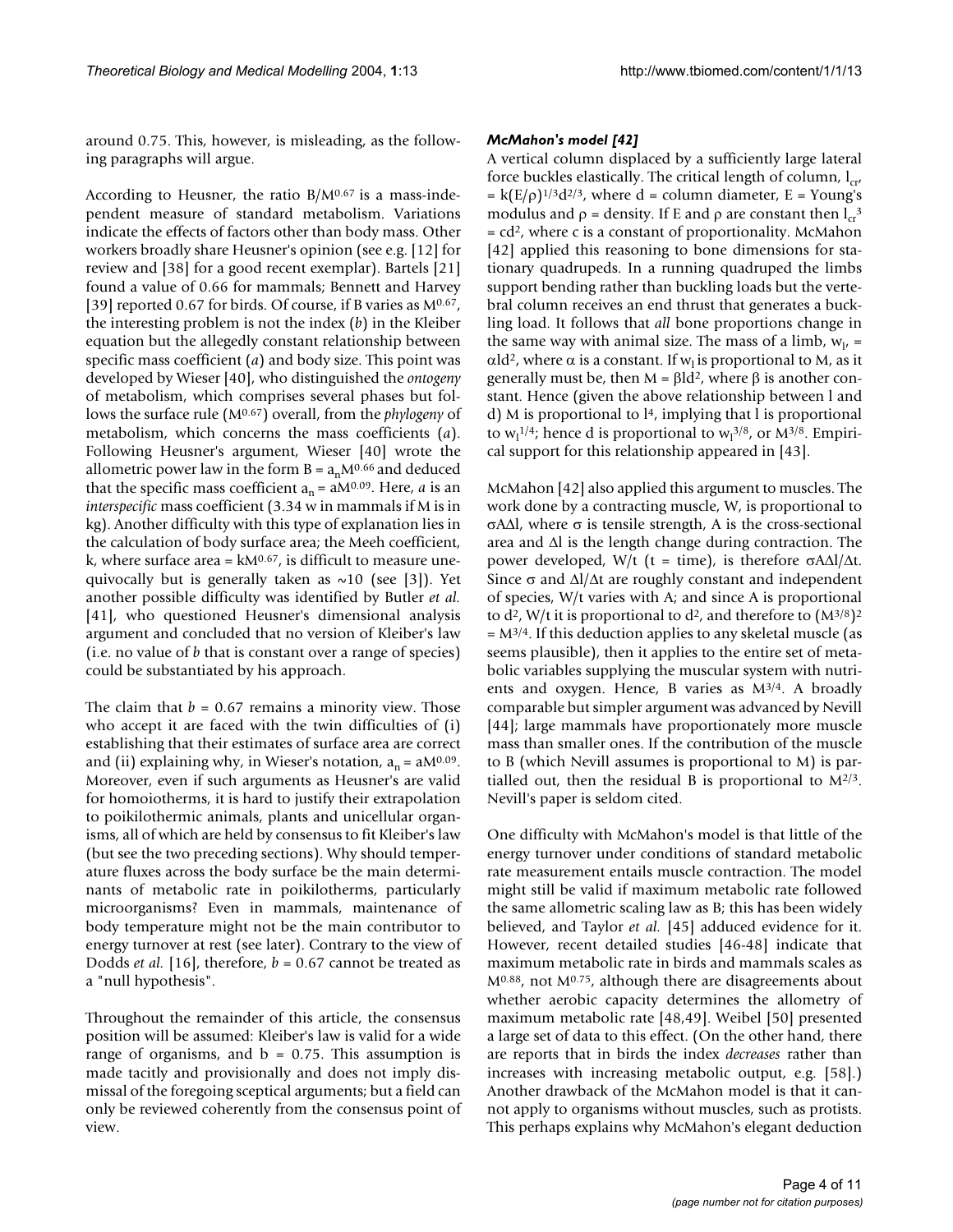has been largely ignored in recent debates about Kleiber's law.

# *The Economos model [51]*

An increased gravitational field increases energy metabolism in animals [52,53]. Work against gravity is proportional to M1.0. If maintenance metabolism were related to surface area (proportional to  $M<sup>0.67</sup>$ ) then a combination of the two effects, surface-to-mass ratio and work against gravity, might explain the observed M3/4 relationship. This model [51] is difficult to assess: it is not clear why the two proposed factors, surface area dependence and gravitational loading, should combine for *all* animals (and other taxa) in just the right proportions to generate a 0.75 power dependence on body mass. To take just one example, aquatic microbes are more affected by Brownian motion than by gravity, so why should they show the same balance between surface-to-mass ratio and gravitational effects as mice or elephants? Pace *et al.* [54] suggested that the Economos model could be critically tested under conditions of weightlessness in space. No corroboration (or refutation) by studies on astronauts has been reported.

# *Allometric scaling in cells and tissues*

Before more recent models purporting to explain Kleiber's law are discussed, some comments are needed on scaling of metabolism at the organ, tissue and cell levels. Belief that the Kleiber relationship can be explained in terms of the inherent properties of the cells dates from the 1930s [3,55] and persists (e.g. [56,57].

Standard metabolic rate (B) is usually measured as oxygen consumption rate, which correlates with nutrient utilization [9,15] and rates of excretion of nitrogenous and other wastes [2]; so research in the field has been dominated by respiratory studies. Lung volume, trachaeal volume, vital capacity and tidal volume all scale as M but respiratory frequency varies as M-0.31, ventilation rate as M0.77 and oxygen consumption rate as  $M^{0.72}$  [58-60]. All mammals extract a similar percentage of oxygen (~3%) from respired air [9]. The significance of "pulmonary diffusion capacity" has been debated; it scales as M1.0 so it is disproportionate in bigger animals [17,61-65].

Stahl [60] described the scaling of cardiovascular and haematological data. Blood haemoglobin concentration is the same for all mammals except those adapted to high altitudes. Blood volume is ~6–7% of body volume for all mammals except aquatic ones. Erythrocyte volume varies with species but bears no obvious relationship to M. The oxygen affinity of haemoglobin varies with body size, being lower in smaller mammals, which unload oxygen to their tissues more rapidly. Capillary density is more or less constant in mammals with bodies larger than a rat's,

though it is greater in the smallest mammals [65]. The heart accounts for  $\sim 0.6\%$  of body mass in all mammals [66]. Heart rate scales as  $M^{-0.25}$ , cardiac output as  $M^{0.81}$ (60) and circulation time as  $M^{0.25}$ . The energy cost of supplying the body with 1 ml of oxygen is similar for all mammals [15].

Standard metabolic rate has two main components: service functions, e.g. the operation of heart and lungs; and cellular maintenance functions, e.g. protein and nucleic acid turnover (e.g. [67]). Krebs [68] elucidated this second component by studying tissue slices; his investigation has since been extended. Oxygen consumption per kg decreases with increasing M in all tissues, but tissues do not all scale identically. Horse brain and kidney have half the oxygen consumption rates of mouse brain and kidney but the difference between these species in respect of liver, lung and spleen is 4-fold [68-70]. Metabolic rate in liver scales as M0.63; for some organs the exponent is closer to 1.0; the sum of oxygen consumption rates over all tissues gives – approximately – the expected 0.75 index [71]. The difficulty of recalculating B from tissue-slice data is considerable, so the Martin and Fuhrman calculation [71] has wide confidence limits. Spaargen [72] suggested that tissues that use little oxygen constitute different percentages of body mass in large and small mammals, leading to a distortion of the surface law ( $B = M^{2/3}$ ), which would otherwise be valid. More recently, however, Wang *et al.* [73] repeated the Martin and Fuhrman calculation using improved data, and found impressive support for the consensus  $B = M^{3/4}$ .

Cells of any one histological type are size-invariant among mammals but allometric scaling is reported at the cellular level; e.g. the metabolic rate of isolated hepatocytes scales as M-0.18 [74]. Numbers of mitochondria per gram of liver (or per hepatocyte), however, scale as M-0.1 [75,76]. The apparent discrepancy between these values might be illusory (*cf.* [77]), or it might indicate a greater proton leak in mitochondria from livers of smaller animals [78] or allometry in redox slip [79]. Also, larger animals have smaller inner mitochondrial membrane surface areas (the scaling is M-0.1) and different fatty acid compositions [71]. The discrepancy between the scalings of hepatocyte and whole-body metabolism is probably explained by the decrease in liver mass, which scales as M0.82 [75,80]. Combining liver mass with hepatocyte oxygen consumption, the derived scaling for liver metabolism is  $M^{0.82} \text{.} M^{-0.18}$  = M0.64, consistent with the experimental tissue-slice data ( $M<sup>0.63</sup>$ ; see above). Combining liver mass with mitochondrial number per hepatocyte gives a similar value [77]. Cytochrome c and cytochrome oxidase contents scale roughly as  $M^{0.75}$  [81-85]. The allometric scaling of mitochondrial inner membrane area, and the body-size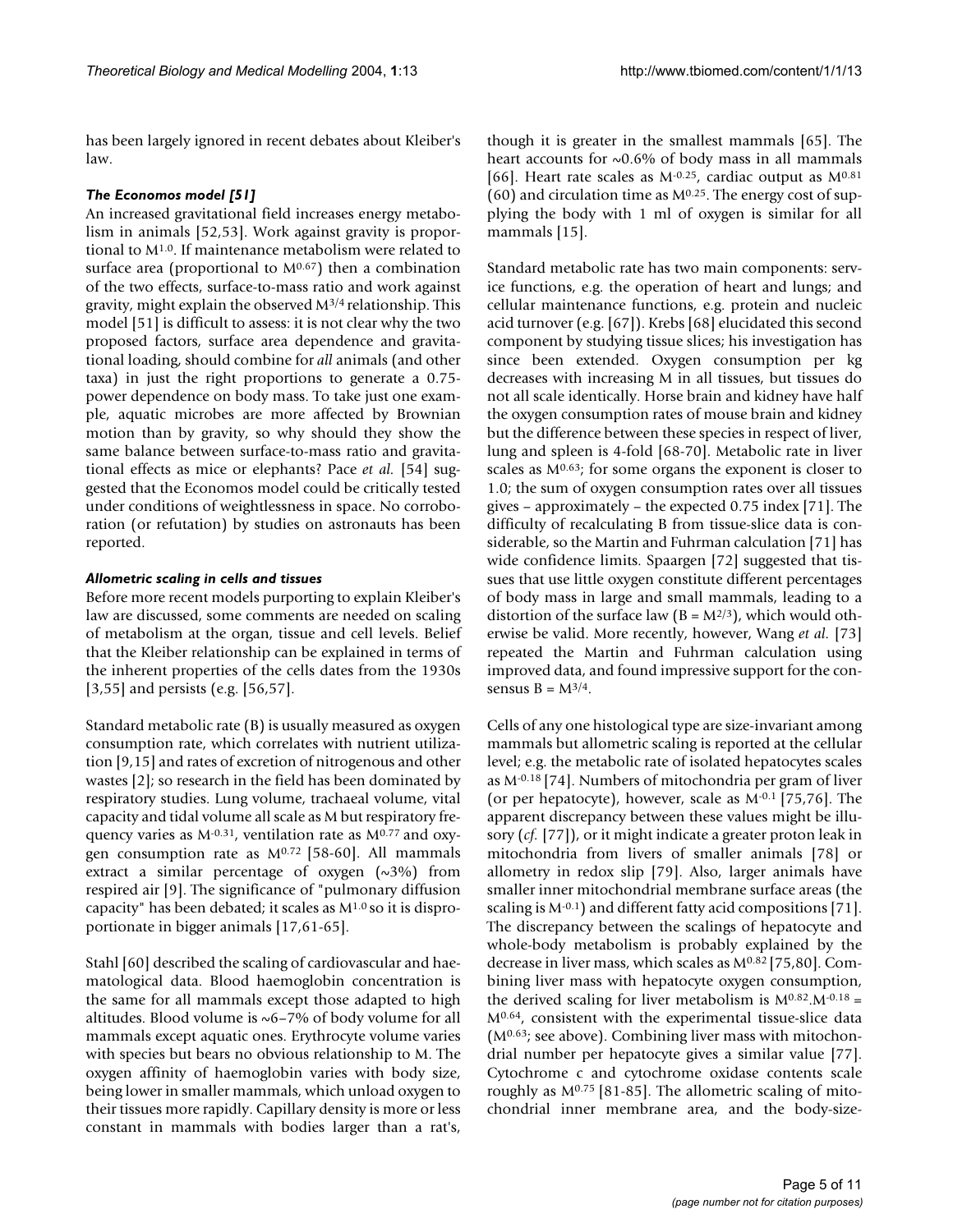related differences in unsaturated fatty acid content, remain unexplained.

Isolated mammalian cells reportedly attain the same mitochondrial numbers and activities after several generations in culture, irrespective of the tissue of origin or the organism's body mass [86-88]. If allometric scaling is lost at the cellular level after several generations *in vitro*, then presumably mitochondrial densities, inner membrane areas and cytochrome levels somehow become "normalized". This is a readily testable prediction [see [89]], but it does not appear to have been subjected to critical experiments. If it is corroborated there will be interesting mechanisms to investigate.

The main conclusions from this section are: (a) different organs make different contributions to the scaling of whole-organism metabolic rates; (b) differences at the cellular level make relatively small contributions to scaling at the organ level; (c) these differences at cellular level might disappear altogether after several generations in culture. The most striking conclusion is (b). It implies that allometric scaling of metabolic rate does not after all, for the most part, reside in cellular function but at higher levels of physiological organisation. If this is the case, then the alleged applicability of Kleiber's law to unicellular organisms is called into question.

### *Resource-flow models*

Coulson's flow model [42] was mentioned earlier. It relates tissue or organ oxygen consumption rates to circulation times, i.e. to the rate of supply of oxygen and nutrients, and these scale as M0.25 (see previous section). Coulson's approach contrasts with traditional biochemical measurements: the principal variable is not the concentration of a resource but the *supply rate*; metabolic activity depends on *encounter frequency* not *concentration*. This perspective merits further development, particularly by extension to the cell internum [89-93]. Obviously, it is within the cell that the reactant molecules are passed over the catalysts; and the flow rate increases with the cell's metabolic activity, as Hochachka [93] cogently described.

However, flow theories advanced to explain Kleiber's law have not followed this line of argument. Banavar *et al.* [94,95] and Dreyer and co-workers [27,96] have shown that the Kleiber relationship can be deduced from the geometries of transport networks, without reference to fluid dynamics. Broadly, these authors argue that as a supply network with local connectivity branches from a single source (in a mammalian circulatory system, the heart is the source), the number of sites supplied by the network increases. Natural selection has optimized the efficiency of supply. A general relationship can be derived between body size and flow rate in the network: delivery rates per

unit mass of tissue vary with the quarter-power of body size (M), implying the validity of Kleiber's law.

The most detailed account of this argument [95] begins with the reasonable assumption that M scales with L<sup>D</sup>, where L is the physical length of the organism and D is its dimensionality. It proceeds with a theorem: the sum of flows through all parts of the network, F, is proportional to the (dimensionless) length multiplied by the metabolic rate. A quantity measuring the total flow of metabolites per unit mass of organism is then defined:  $r_1 = F/M$ .  $r_1$ (which has units of inverse time) measures the dependence of the network's geometry on body mass, so it indicates the energy cost of metabolite delivery. Another parameter,  $r<sub>2</sub>$ , measures the metabolite *demand* by the tissues:  $r_2$  = the dimensionless length of the "service volume" (the amount of tissue that consumes one unit of metabolite per unit time). It is then deduced that B is proportional to  $(Mr_1/r_2)^{D/(D+1)}$ . Provided that  $r_1$  and  $r_2$  change proportionately – i.e. supply always matches demand – then for a three-dimensional organism, Kleiber's law follows. According to Banavar *et al.* [94], deviations from Kleiber's law indicate inefficiency or some physiological compensation process.

This model has been criticized [97] because the assumed network does not resemble (e.g.) the mammalian circulatory system, where only *terminal* nodes (capillaries), not *all* nodes (as the model implies), are metabolite exchange sites. Also, the model seems to predict that  $r_1/r_2$  will decrease as B rises from standard to maximal; but the best data suggest the opposite trend (see earlier discussion: [46-48]). Banavar *et al.* do not explicitly allow for differences among tissue types, which are considerable (see above), except perhaps in terms of rather implausible variations among  $r_1/r_2$  ratios. On the other hand, the model is simple and flexible and it reflects recent developments in the physics of networks. If it could be applied to flow at the cellular level, it might accord with the requirements discussed at the beginning of this section; though it is difficult to see how this can be achieved.

Rau [98] also advanced a fluid-flow model, but his conception is physical not geometrical. Assuming Pouseille flow through an array of similar tubes, such as capillaries, and a roughly constant flow speed, Rau used scaling arguments to derive the relationship  $t = kM^{1/4}$ , where t is the transport time and k is a constant. If the fluid transport rate (essentially the reciprocal of t) is proportional to B/M, Kleiber's law follows. However, Rau's model appears to assume that because metabolic rate is energy per unit time, it can be equated with the product of fluid volume flow rate and pressure (since energy is equal to pressure times volume). This assumption, which appears to be based exclusively on dimensional analysis, is fallacious.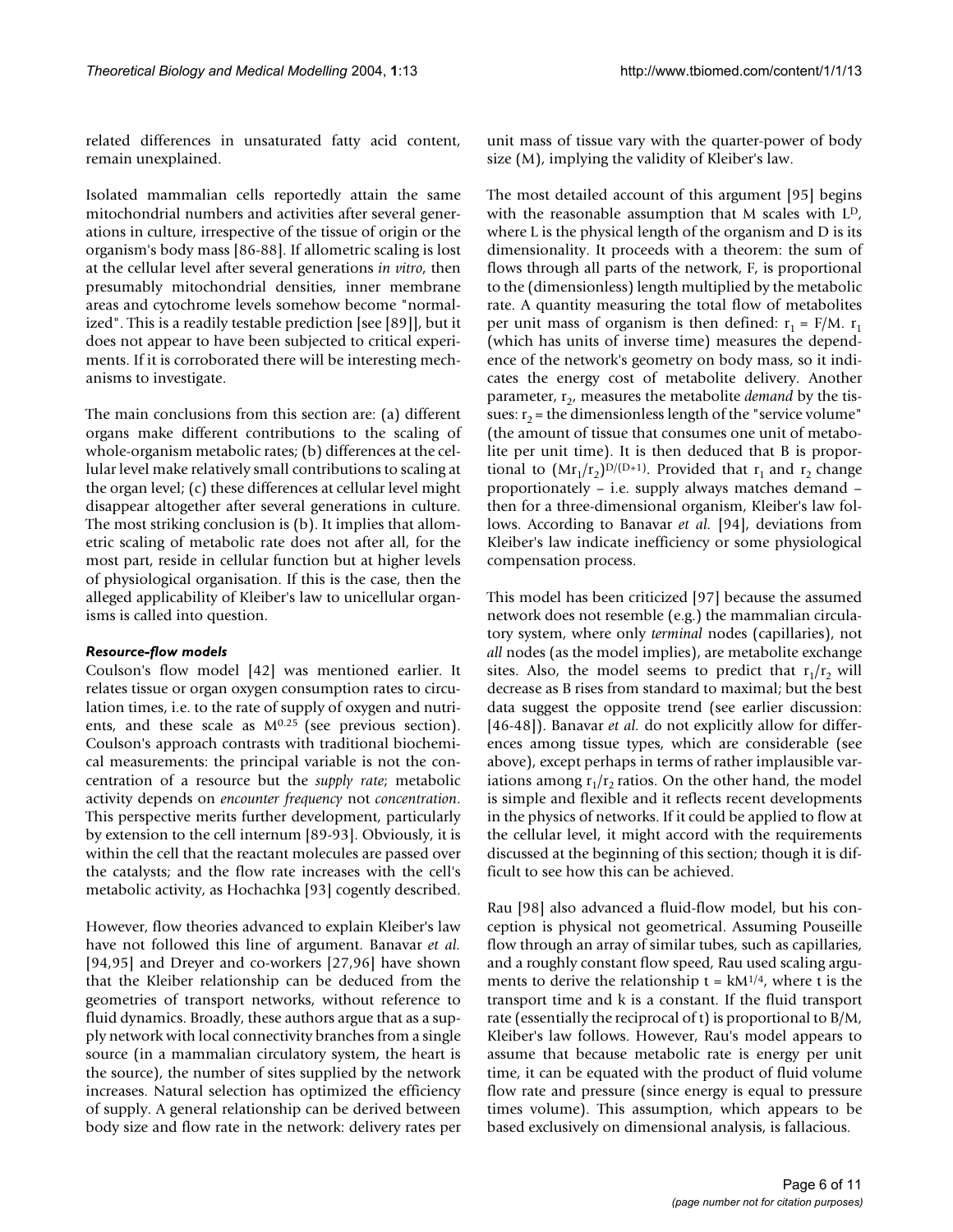#### *Four-dimensional models*

Blum [99] observed that the "volume" of an n-dimensional sphere of radius *r* is  $V = \pi^{n/2} r^n / \Gamma(n/2 + 1)$ , and that  $A = dV/dr = n\pi^{n/2}r^{n-1}/\Gamma(n/2 + 1)$ . Here,  $\Gamma(n)$  is the gammafunction such that  $\Gamma(n + 1) = n_n$ ,  $\Gamma(2) = 1$  and  $\Gamma(3/2) = \pi^{1/2}$ <sup>2</sup>/2. Suppose two objects have "volumes"  $V_1$  and  $V_2$  and "areas"  $A_1$  and  $A_2$ . From the foregoing,  $A_1/A_2 = (V_1/V_2)^{(n-1)}$ <sup>1)/n</sup>; so if n = 4, a 3/4-power relationship between "volumes" (hence, masses?) emerges from a familiar mathematical principle. Might Kleiber's law therefore follow from a four-dimensional description of organisms? Speakman [100] pointed out that if  $n = 4$ , then A is volume (it has three dimensions) and V is hypervolume, the biological significance of which is obscure. However, West *et al.* [88,101,102] have indeed proposed a fourdimensional model to explain the Kleiber relationship, and considerable claims have been made for their account.

This model addresses the supply of materials (particularly oxygen) through space-filling fractal networks of branching tubes. It assumes that as a result of natural selection, organisms maximize their use of resources. The initial account [101] assumed that energy dissipation is minimised at all branch-points in the network and that the terminal branches are size-invariant (for instance, blood capillaries are the same lengths and diameters in mice and elephants). Kleiber's law and analogous scalings were deduced from these assumptions. In particular, the threequarters-power exponent was shown to be inherent in the geometry of a branching network that preserves total cross-sectional area at each branch point. The circulatory systems of large animals such as mammals are not exactly area-preserving, but West *et al.* [101] reasoned that this objection could be circumvented by considering the pulsatile flow generated in the larger arteries by the action of the heart.

A second, simpler account [102] developed the model from a geometrical basis. The crucial feature of the branching network is the size-invariance of the terminal units. The effective exchange area, **a**, is a function of the element lengths at each level of the hierarchy, but one of these, the terminal one  $(l_0)$ , is invariant. Writing  $\Phi$  as a dimensionless function of the (dimensionless) ratio  $l_1/l_2$ leads to

**a**  $(l_0, l_1, l_2, \dots) = l_1^2 \Phi(l_0/l_1, l_2/l_1 \dots)$ 

Introducing a scaling factor,  $\lambda$ , leads to

$$
\mathbf{a} (l_{0}, l_{1}, l_{2}, \dots) = \lambda^{2} l_{1}^{2} \Phi(l_{0} / \lambda l_{1}, l_{2} / l_{1} \dots)
$$

which is not proportional to  $\lambda^2$  because  $l_0$  is fixed. The dependence of Φ on λ is not known *a priori*, but it can be parameterized as  $\Phi(l_0/\lambda l_1, l_2/l_1...) = \lambda \Phi(l_0/l_1, l_2/l_1...)$ , where  $ε$  is between 0 and 1. This power law reflects the fractal character of the network's hierarchical organization. Similar reasoning is applied to body volume, hence body mass, and the following expression for the exchange surface area is derived:-

$$
\mathbf{a} = kM^{r}, \mathbf{r} = (2 + \varepsilon)/(3 + \varepsilon + \zeta),
$$

where k is a constant and  $\zeta$  (0 <  $\zeta$  < 1) is an arbitrary exponent of length, just as ε is an arbitrary exponent of area. If natural selection has acted to maximize the scaling of **a**, then ε must tend to 1 and  $\zeta$  to 0. This gives  $r = 0.75$ . If **a** limits the supply of oxygen and nutrients, and hence determines standard metabolic rate, then B is proportional to **a** and Kleiber's law follows.

The model has several attractions: it derives from wellestablished physical principles, invokes natural selection and is mathematically impeccable. It implies that cells and organelles transport materials internally along spacefilling fractal networks rather than by "diffusion", which seems correct [83,85,86,103]. The self-similarity of these transport networks is emphasized particularly in [88]. The dimensionalities of effective exchange surfaces, **a**, are predicted to be closer to 3 than 2; empirically, the microscopic convolutions of surfaces such as the mammalian intestinal mucosa are well known. The mass of the smallest possible mammal is deduced and shown to be close to the mass of the shrew. Other approaches to exchange networks, assuming minimum energy expenditure and scaleinvariance, have led to similar models [104]. The model can be adapted, with no loss of rigour, to new data: Gillooly *et al*. [105] showed that the fractal supply network principle can be combined with simple Boltzmann kinetics to explain the effects of both body mass and temperature on metabolic rates. Since mass and temperature are the primary determinants of many physiological and ecological parameters, this work suggests that the model [88] could revolutionize biology.

This is an impressive range of successes. However, West and his co-workers make claims that are less compelling. The observation that cytochrome oxidase catalytic rates fit the same allometric curve as whole-organism metabolic rates is claimed as corroboration. However, cytochrome oxidase is not an organism, or a cell: it does not have a metabolic rate. It is also debatable whether mitochondria can be said to have "metabolic rates". (In contrast, Hochachka and Somero [106] noted that oxygen turnover in the whole biosphere can be fitted to the same curve; but they recognized this as "a contingent fact with no biological significance".) Also, the explanation derived by West and his colleagues for the alleged body-mass-invariance of the metabolic rates of cultured cells (see earlier) is mathe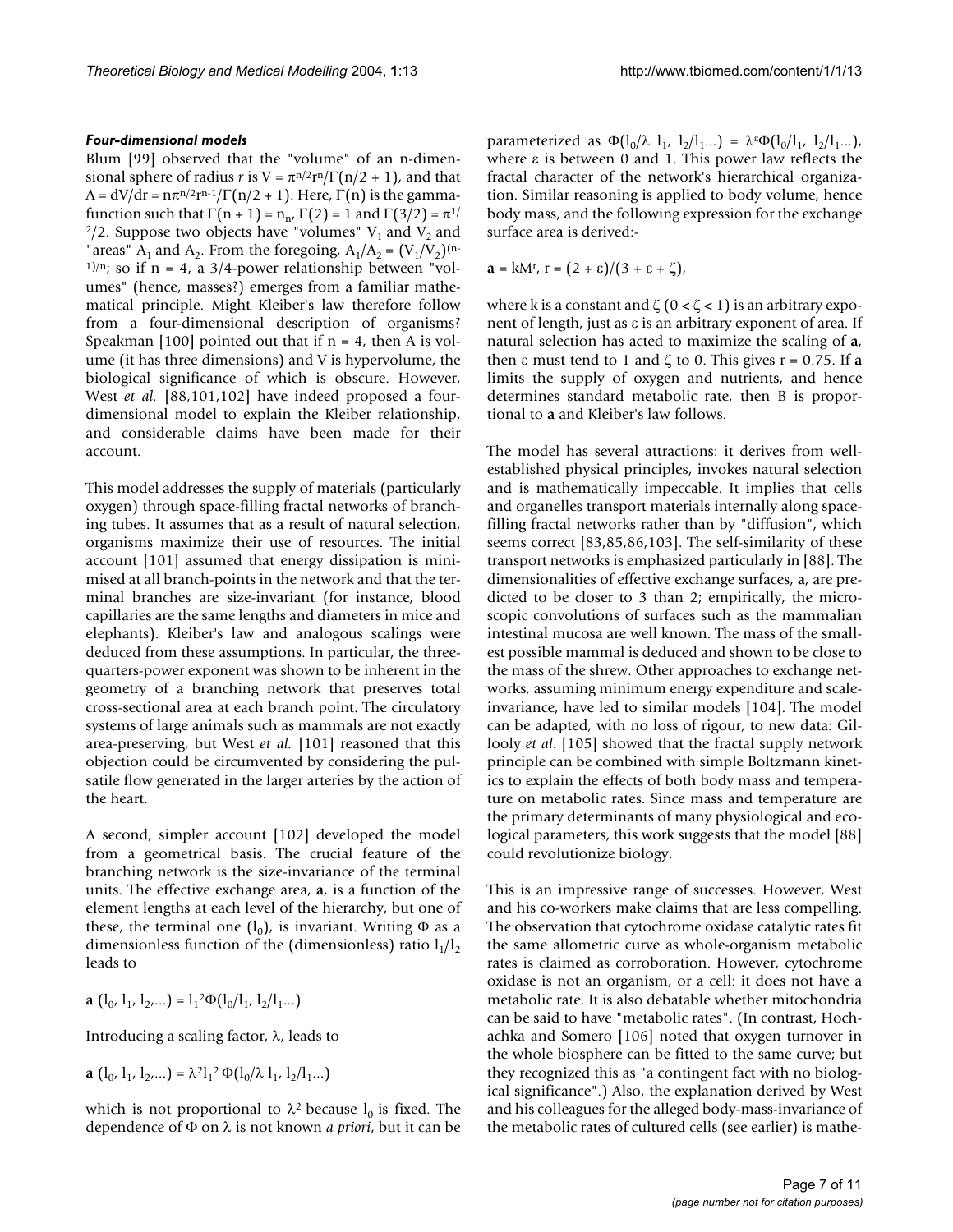matically neat, but it leads to no experimentally testable predictions, and the heterogeneous data sources cited in this context make the *explicandum* itself unconvincing. Finally, the model is said to explain the quarter-power scalings of a wide range of biological variables other than metabolic rate, including population densities of trees [19] and carnivorous animals [107], plant growth rates, vascular network structure and maturation times [18,108], and life-spans [88]. It is not clear why any of these variables should depend on the fractal geometries of space-filling supply networks, still less on metabolic rates; though there is widespread interest in the application of scaling laws in ecology, for instance in modelling biodiversity [109] and food webs [110].

Moreover, there are definite flaws in the model:-

(1) If West *et al.* were correct, maximal and standard metabolic rates should both scale as M0.75. The weight of evidence suggests that maximum rate in homoiotherms scales as M0.88 (see earlier discussion [46-49] and following section).

(2) During maximal energy output by an organism, the supply of material is likely to be limiting. For example, in mammals, muscle contraction is responsible for most of the energy turnover at maximum output and it is generally believed that the rate is limited by oxygen supply (if anaerobic capacity is ignored). However, under standard metabolic rate conditions, energy *demand* is generally more significant, i.e. for the service and cellular maintenance functions mentioned previously. Therefore, it is not clear why the geometry and physics of the *supply* system should predict the allometric scaling of standard rather than maximal metabolic rate. ("Supply" and "demand" under conditions of maximal aerobic metabolism are complex terms because many physiological steps are involved. The extent to which each step limits the maximum metabolic rate might be quantifiable by a suitable extension of metabolic control analysis [111]; this remains an active research area to which West *et al.* scarcely refer.)

(3) The mathematical derivations given in [101] are idealisations, but they do not seem to allow for large deviations from  $b = 0.75$ . However, there are often wide differences among empirical *b* values, as discussed earlier; these were addressed in, for example, [18] and [31]. Also, the model does not account, or allow, for the differences in allometric scaling among mammalian tissues and organs [66,73,80].

(4) West *et al.* accept that some of their proposed hierarchical supply networks might be "virtual" (as in mitochondria) rather than explicit (as in mammalian blood

circulation), but it is not clear why such networks must always have the same geometry. For instance, why should the intracellular network discussed by Hochachka [93] show area-preserving branching? There is no evidence that it does. Moreover, the "flow" of reductants through mitochondria presumably takes place in the plane of the inner membrane, which has one dimension fewer than (say) the mammalian circulatory system, so even if mitochondria can be said to have "metabolic rates", the 0.75-power law cannot apply here; yet, allegedly, it does apply.

These difficulties show that the West *et al.* model, despite its impressive economy, elegance, consistency and range, cannot be accepted unreservedly in its present form. The very generality, or "universality", of this model has made it suspect for some biologists [25]. The implication that it reveals a long-suspected universal biological principle implicit in Kleiber's law has ensured its attraction for others [14].

# *The model of Darveau and co-workers [112]*

This group elaborated a multi-cause rather than a singlecause account of allometric scaling. Their "allometric cascade" model holds that each step in the physiological and biochemical pathways involved in ATP biosynthesis and utilization has its own scaling behaviour and makes its own contribution (defined by a control coefficient between 0 and 1) to the whole-organism metabolic rate. Thus, many linked steps rather than a single overarching principle account for Kleiber's law.

This idea is inherently plausible, and the model is attractive because it draws upon recent advances in metabolic control analysis in biochemistry [111] and physiology [113]. It emphasises that standard metabolic rate is determined by energy demand, not supply; and it predicts an exponent for maximal metabolic rate in mammals between 0.8 and 0.9, rather than 0.75, which agrees with experimental findings [46-49] and the data cited by Weibel [50]. Implicitly – though the authors do not emphasize this – it seems capable of explaining *b* values that are far from 0.75 (*cf* [31]). It is hardly surprising, therefore, that many responses to the Darveau *et al.* model have been positive [e.g. [114]].

However, Darveau *et al.* made no attempt to explain *why* the values of b are typically around 0.75, as West *et al.* and others have done. The model is phenomenological, not physical and mathematical; their equations are not derived from any fundamental principle(s). Moreover, their data cover only some three orders of magnitude of body mass, whereas many studies have involved much wider ranges. This might make their overall *b* values misleading [103] or, alternatively, more credible [18]. When their equations are applied to a mass range of eight orders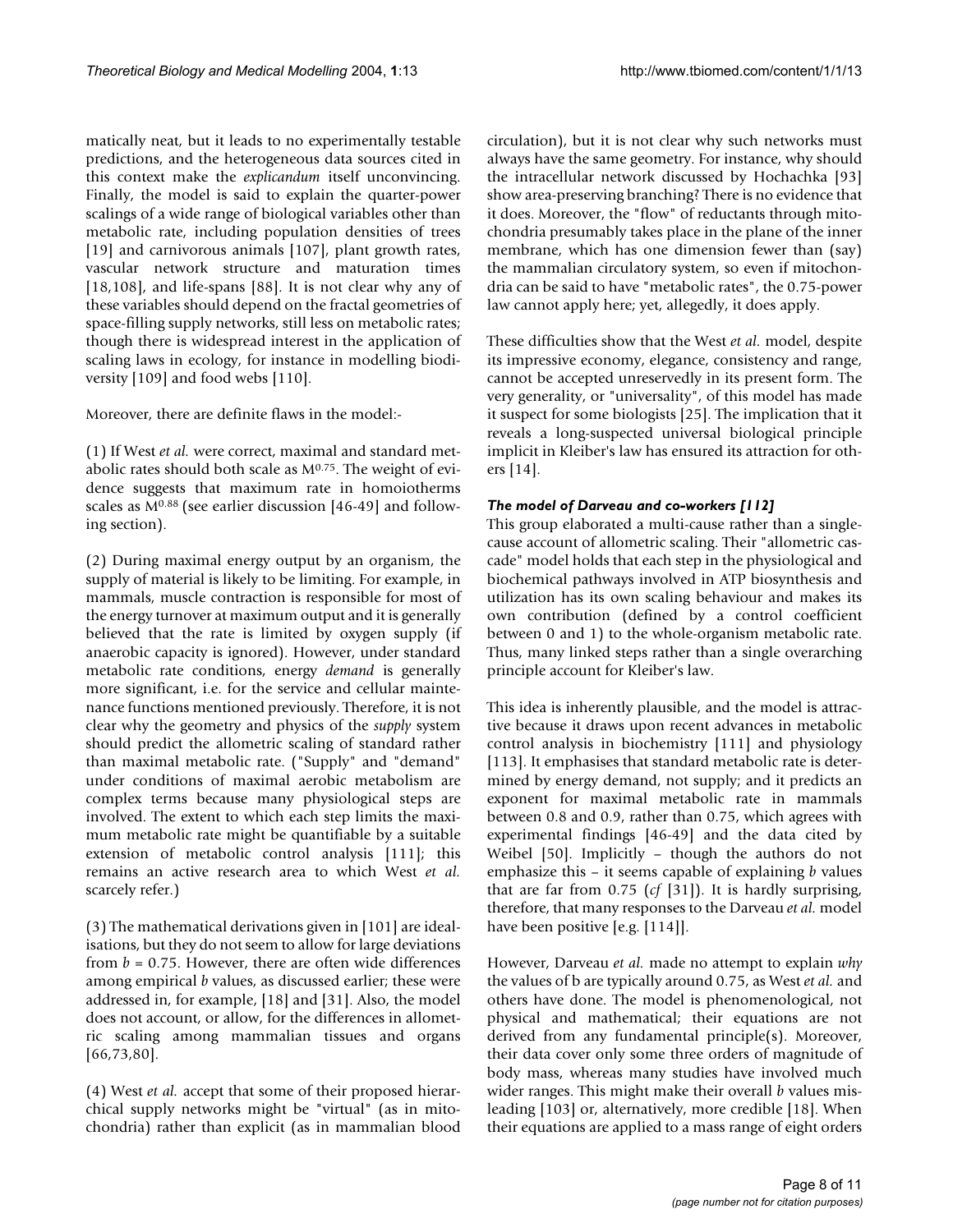of magnitude, different *b* values are obtained, not necessarily consistent with published data; but on the other hand, the published data might not be correct.

In the first published account of this model [112] the mathematical argument was flawed. The basic equation was given in the form B = aΣc<sub>i</sub>M<sup>b(i)</sup>, where *a* is a constant coefficient,  $c<sub>1</sub>$  is the control coefficient of the i<sup>th</sup> step in the cascade and  $b(i)$  is the exponent of the  $i<sup>th</sup>$  step. By definition, the sum of all the c<sub>I</sub> values is unity. Darveau *et al.* did not derive this equation; they stated it. They also stated that the overall exponent, the *b* term in the Kleiber equation, is a weighted average of all the individual b(i) values, the weighting being determined by the relevant control coefficients. It has been suggested that this leads to untenable inferences. For example, since the units of B and *a* are fixed, the units of  $c_I$  must depend on those of  $b(i)$ ; but by definition, both  $b(i)$  and  $c<sub>i</sub>$  must be dimensionless. Also, according to the basic equation, the contribution made by each step to the overall metabolic rate depends on the units in which body mass is measured. If this criticism is valid then it is impossible to evaluate the model as it stands, because any attempt to align its predictions with experimental data would be meaningless. Another reservation about this model is that it does not purport to apply to all taxa, as the West *et al.* model does; it relates only to metazoa, and in particular to homoiotherms. However, most of the relevant data in the literature concern homoiotherms.

A subsequent publication from this group [115] re-stated the basic equation in the form  $B = a\Sigma c_I (M/m)^{b(i)}$ , where the constant *a* is described as the "characteristic metabolic rate" of an animal with characteristic body mass *m*. This eliminates the problem of mass units, because the mass term has been rendered dimensionless; and it is mathematically simple to express control coefficients in dimensionless form. The revised equation might therefore be immune to some of the criticisms levelled at its predecessor. However, some of the earlier reservations remain: the equation remains phenomenological, not physical or geometrical; and the restriction in its range of application is explicit. Nevertheless, these considerations by no means invalidate the model. Indeed, it is supported by data from experiments in exercise physiology [116].

The models of Darveau *et al*. [112,115], Banavar *et al.* [94,95] and West *et al.* [88,102] all have attractive features; but they all have flaws, and they cannot be reconciled with one another. If the positive contributions to biology that these models represent could be further developed, and their defects eliminated, could they be harmonized? If so, the advancement of our understanding would be considerable.

# **Conclusions**

Several explanatory or quasi-explanatory models have been proposed for the allometric scaling of metabolic rate with body mass. Most of them have significant attractions, particularly the most recent ones, but none of them can be unreservedly accepted. The variability of experimental data leaves room for doubt that Kleiber's law is universally or even widely applicable in biology [17,117], yet most workers in the field presume that it is. Even if such doubts are set aside, no model has yet addressed every relevant issue. For example, the biochemical reasons for the allometric scalings of mitochondrial inner membrane areas and unsaturated fatty acid contents, and the direct proportionality of "pulmonary diffusion capacity" to body mass, remain unexplained. Despite the continuing controversy in the field, the consensus remains, and practical use has been made of Kleiber's law, for example in making numerical predictions of anatomical and physiological parameters for veterinary applications [118]. Perhaps the last word should be given to Bokma [119], whose most recent paper explores the power-scaling of metabolic rate to body mass (*b*) on an intra-specific basis from a total of 113 species. He came to the conclusion that there was no single universal value of *b*. This evidence alone must make us more sceptical of there being some unifying law involved that demands that *b* holds close to 0.75. There is clearly no consensus otherwise *Nature*, *Science* and the *Proceedings of the National Academy of Sciences USA* would cease to publish so regularly many of the articles to which we have referred. The subject is not only unresolved, but remains very much within the general interest of biologists.

Kleiber's law remains a fascinating mystery; possibly a delusion, possibly a widespread or even ubiquitous biological phenomenon for which no entirely satisfactory account has yet been offered. Recent developments, though mutually conflicting as they stand, have the potential to lead to new insights and to uncover one or more general biological principles that will have a profound impact on our understanding of the living world.

#### **Acknowledgements**

We are indebted to Raul Suarez, Jim Clegg, John Porteous and George Somero for their critical comments, helpful discussions and encouragement.

#### **References**

- 1. Kleiber M: **Body size and metabolism.** *Hilgardia* 1932, **6:**315-353.
- 2. Brody S, Procter RC, Ashworth US: **Basal metabolism, endogenous nitrogen, creatinine and neutral sulfur excretion as functions of body weight.** *Univ Missouri Agric Exp Sta Res Bull* 1934, **220:**1-40.
- 3. Benedict FG: **Vital Energetics: a Study in Comparative Basal Metabolism.** Washington DC: Carnegie Institute of Washington; 1938.
- 4. Hemmingsen AM: **The relationship of standard (basal) energy metabolism to total fresh weight of living organisms.** *Rep Steno Mom Hosp Copenhagen* 1950, **4:**1-58.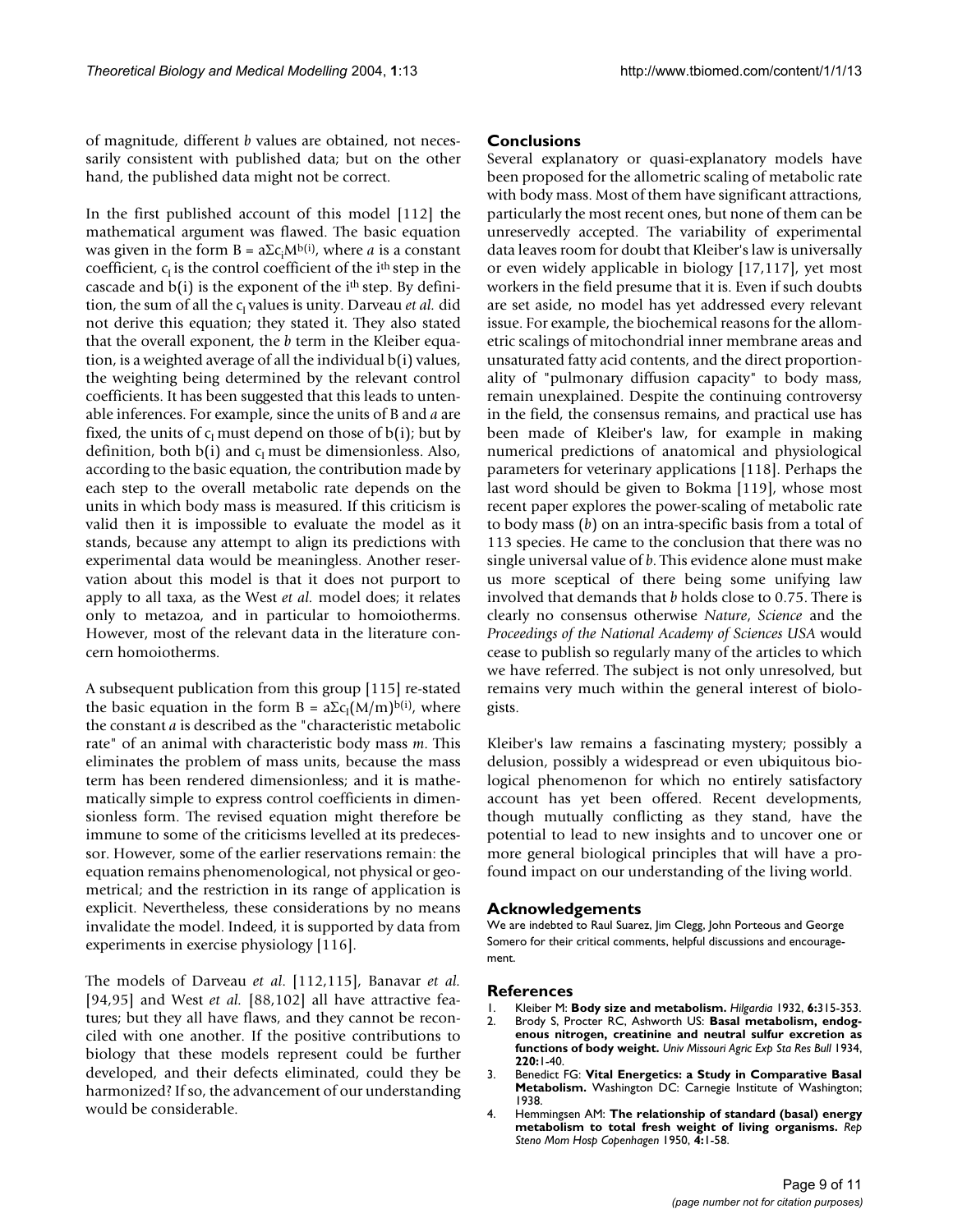- 5. Hemmingsen AM: **Energy metabolism as related to body size and respiratory surfaces, and its evolution.** *Rep Steno Mom Hosp Copenhagen* 1960, **9:**1-110.
- 6. Zeuthen E: **[Oxygen uptake as related to body size in organ](http://www.ncbi.nlm.nih.gov/entrez/query.fcgi?cmd=Retrieve&db=PubMed&dopt=Abstract&list_uids=13047555)[isms.](http://www.ncbi.nlm.nih.gov/entrez/query.fcgi?cmd=Retrieve&db=PubMed&dopt=Abstract&list_uids=13047555)** *Quart Rev Biol* 1953, **28:**1-12.
- 7. Kleiber M: **The Fire of Life. An Introduction to Animal Energetics.** New York: Wiley; 1961.
- 8. Schmidt-Nielsen K: **[Scaling in biology: the consequences of size.](http://www.ncbi.nlm.nih.gov/entrez/query.fcgi?cmd=Retrieve&db=PubMed&dopt=Abstract&list_uids=811757)** *J Exp Zool* 1975, **194:**287-308.
- 9. Schmidt-Nielsen K: **Scaling: Why is Animal Size So Important?** Cambridge: Cambridge University Press; 1984.
- 10. Peters RH: **The Ecological Implications of Body Size.** Cambridge: Cambridge University Press; 1983.
- 11. McMahon TA, Bonner JT: **On Size and Life.** New York: Scientific American Books; 1983.
- 12. Calder WA: **Size, Function, and Life History.** Cambridge, Ma: Harvard University Press; 1984.
- 13. McNab BK: **[Complications inherent in scaling the basal rate of](http://www.ncbi.nlm.nih.gov/entrez/query.fcgi?cmd=Retrieve&db=PubMed&dopt=Abstract&list_uids=3287424) [metabolism in mammals.](http://www.ncbi.nlm.nih.gov/entrez/query.fcgi?cmd=Retrieve&db=PubMed&dopt=Abstract&list_uids=3287424)** *Quart Rev Biol* 1988, **63:**25-54.
- 14. Niklas KJ: **Plant Allometry: the Scaling of Form and Process.** Chicago: University of Chicago Press; 1994.
- 15. Brown JH, West GB, eds: **Scaling in Biology.** New York: Oxford University Press; 2000.
- 16. Dodds PS, Rothman DH, Weitz JS: **Re-examination of the '3/4 law' of metabolism.** *J Theoret Biol* 2001, **209:**9-27.
- 17. Feldman HA: **On the allometric mass exponent, when it exists.** *J Theoret Biol* 1995, **172:**187-197.
- 18. Atanasov AT, Dimitrov BD: **[Changes of the power coefficient in](http://www.ncbi.nlm.nih.gov/entrez/query.fcgi?cmd=Retrieve&db=PubMed&dopt=Abstract&list_uids=12204443) [the 'metabolism-mass' relationship in the evolutionary proc](http://www.ncbi.nlm.nih.gov/entrez/query.fcgi?cmd=Retrieve&db=PubMed&dopt=Abstract&list_uids=12204443)[ess of animals.](http://www.ncbi.nlm.nih.gov/entrez/query.fcgi?cmd=Retrieve&db=PubMed&dopt=Abstract&list_uids=12204443)** *Biosystems* 2002, **66:**65-71.
- 19. Niklas KJ, Enquist BJ: **[Invariant scaling relationships for inter](http://www.ncbi.nlm.nih.gov/entrez/query.fcgi?cmd=Retrieve&db=PubMed&dopt=Abstract&list_uids=11226342)[specific plant biomass production rates and body size.](http://www.ncbi.nlm.nih.gov/entrez/query.fcgi?cmd=Retrieve&db=PubMed&dopt=Abstract&list_uids=11226342)** *Proc Natl Acad Sci USA* 2001, **98:**2922-2927.
- 20. Enquist BJ, Niklas KJ: **[Invariant scaling relationships across tree](http://www.ncbi.nlm.nih.gov/entrez/query.fcgi?cmd=Retrieve&db=PubMed&dopt=Abstract&list_uids=11287945)[dominated communities.](http://www.ncbi.nlm.nih.gov/entrez/query.fcgi?cmd=Retrieve&db=PubMed&dopt=Abstract&list_uids=11287945)** *Nature* 2001, **410:**655-660.
- Bartels H: Metabolic rate in mammals equals the 0.75 power **of their body weight.** *Exp Biol Med* 1982, **7:**1-11.
- 22. Andersen HT, ed: The Biology of Marine Mammals. New York: Academic Press; 1969.
- 23. Elgar MA, Harvey PH: **Basal metabolic rates in mammals: allometry, phyogeny and ecology.** *Funct Ecol* 1987, **1:**25-36.
- 24. Economos AC: **Elastic and/or geometric similarity in mammalian design?** *J Theoret Biol* 1983, **103:**167-172.
- 25. Secor SM, Diamond J: **[Determinants of the postfeeding meta](http://www.ncbi.nlm.nih.gov/entrez/query.fcgi?cmd=Retrieve&db=PubMed&dopt=Abstract&list_uids=9231393)[bolic response of Burmese pythons, Python molurus.](http://www.ncbi.nlm.nih.gov/entrez/query.fcgi?cmd=Retrieve&db=PubMed&dopt=Abstract&list_uids=9231393)** *Physiol Zool* 1997, **70:**202-212.
- 26. McKenzie D: **[New clues as to why size equals destiny.](http://www.ncbi.nlm.nih.gov/entrez/query.fcgi?cmd=Retrieve&db=PubMed&dopt=Abstract&list_uids=10383334)** *Science* 1999, **284:**1607-1609.
- 27. Dreyer O: **Allometric scaling and central source systems.** *Phys Rev Lett* 2001, **87(03810):**1-3.
- 28. Prothero J: **[Scaling of energy metabolism in unicellular organ](http://www.ncbi.nlm.nih.gov/entrez/query.fcgi?cmd=Retrieve&db=PubMed&dopt=Abstract&list_uids=2869865)[isms: a re-analysis.](http://www.ncbi.nlm.nih.gov/entrez/query.fcgi?cmd=Retrieve&db=PubMed&dopt=Abstract&list_uids=2869865)** *Comp Biochem Physiol A* 1986, **83:**243-248.
- 29. Smith RJ: **[Allometric scaling in comparative biology: problems](http://www.ncbi.nlm.nih.gov/entrez/query.fcgi?cmd=Retrieve&db=PubMed&dopt=Abstract&list_uids=6696141) [of concept and method.](http://www.ncbi.nlm.nih.gov/entrez/query.fcgi?cmd=Retrieve&db=PubMed&dopt=Abstract&list_uids=6696141)** *Am J Physiol* 1984, **246:**R152-R160.
- 30. Kaitaniemi P: **Testing the allometric scaling laws.** *J Theoret Biol* 2004, **228:**149-153.
- 31. Patterson MR: **A mass transfer explanation of metabolic scaling relationships in some aquatic invertebrates and algae.** *Science* 1992, **255:**1421-1423.
- 32. Coulson RA: **Metabolic rate and the flow theory: a study in chemical engineering.** *Comp Biochem Physiol* 1986, **84:**217-229.
- 33. Rubner M: **Über die Einflus der Körpergrösse auf Stroff und Kraftwechsel.** *Z Biol* 1883, **19:**535-562.
- 34. Heusner AA: **[Energy metabolism and body size. I. Is the 0.75](http://www.ncbi.nlm.nih.gov/entrez/query.fcgi?cmd=Retrieve&db=PubMed&dopt=Abstract&list_uids=7111915) [mass exponent of Kleiber's equation a statistical artifact?](http://www.ncbi.nlm.nih.gov/entrez/query.fcgi?cmd=Retrieve&db=PubMed&dopt=Abstract&list_uids=7111915)** *Respir Physiol* 1982, **48:**1-12.
- 35. Feldman HA, McMahon TA: **[The 3/4 mass exponent for energy](http://www.ncbi.nlm.nih.gov/entrez/query.fcgi?cmd=Retrieve&db=PubMed&dopt=Abstract&list_uids=6878906) [metabolism is not a statistical artifact:.](http://www.ncbi.nlm.nih.gov/entrez/query.fcgi?cmd=Retrieve&db=PubMed&dopt=Abstract&list_uids=6878906)** *Respir Physiol* 1983, **52:**149-163.
- 36. Heusner AA: **[Size and power in mammals.](http://www.ncbi.nlm.nih.gov/entrez/query.fcgi?cmd=Retrieve&db=PubMed&dopt=Abstract&list_uids=1960515)** *J Exp Biol* 1991, **160:**25-54.
- 37. Hayssen V, Lacy RC: **Basal metabolic rates in mammals: taxonomic differences in the allometry of BMR and body mass.** *Comp Biochem Physiol* 1985, **81A:**741-754.
- 38. White CR, Seymour RS: **[Mammalian basal metabolic rate is](http://www.ncbi.nlm.nih.gov/entrez/query.fcgi?cmd=Retrieve&db=PubMed&dopt=Abstract&list_uids=12637681) [proportional to body mass2/3.](http://www.ncbi.nlm.nih.gov/entrez/query.fcgi?cmd=Retrieve&db=PubMed&dopt=Abstract&list_uids=12637681)** *Proc Natl Acad Sci USA* 2003, **100:**4046-4049.
- 39. Harvey PH, Bennett PM: **[Evolutionary biology. Brain size, ener](http://www.ncbi.nlm.nih.gov/entrez/query.fcgi?cmd=Retrieve&db=PubMed&dopt=Abstract&list_uids=6646214)[getics, ecology and life history patterns.](http://www.ncbi.nlm.nih.gov/entrez/query.fcgi?cmd=Retrieve&db=PubMed&dopt=Abstract&list_uids=6646214)** *Nature* 1983, **306:**314-315.
- 40. Wieser W: **[A distinction must be made between the ontogeny](http://www.ncbi.nlm.nih.gov/entrez/query.fcgi?cmd=Retrieve&db=PubMed&dopt=Abstract&list_uids=6709979) [and the phylogeny of metabolism in order to understand the](http://www.ncbi.nlm.nih.gov/entrez/query.fcgi?cmd=Retrieve&db=PubMed&dopt=Abstract&list_uids=6709979) [mass exponent of energy metabolism.](http://www.ncbi.nlm.nih.gov/entrez/query.fcgi?cmd=Retrieve&db=PubMed&dopt=Abstract&list_uids=6709979)** *Respir Physiol* 1984, **55:**1-9.
- 41. Butler JP, Feldman HA, Fredberg JJ: **[Dimensional analysis does not](http://www.ncbi.nlm.nih.gov/entrez/query.fcgi?cmd=Retrieve&db=PubMed&dopt=Abstract&list_uids=3605384) [determine a mass exponent for metabolic scaling.](http://www.ncbi.nlm.nih.gov/entrez/query.fcgi?cmd=Retrieve&db=PubMed&dopt=Abstract&list_uids=3605384)** *Am J Physiol* 1987, **253:**R195-R199.
- 42. McMahon TA: **[Using body size to understand the structural](http://www.ncbi.nlm.nih.gov/entrez/query.fcgi?cmd=Retrieve&db=PubMed&dopt=Abstract&list_uids=1194153) [design of animals: quadrupedal locomotion.](http://www.ncbi.nlm.nih.gov/entrez/query.fcgi?cmd=Retrieve&db=PubMed&dopt=Abstract&list_uids=1194153)** *J Appl Physiol* 1975, **39:**619-627.
- 43. Brody S: *Bioenergetics and Growth, with Special Reference to the Efficiency Complex in Domestic Animals* New York: Reinholt; 1945.
- 44. Nevill AM: **[The need to scale for differences in body size and](http://www.ncbi.nlm.nih.gov/entrez/query.fcgi?cmd=Retrieve&db=PubMed&dopt=Abstract&list_uids=7896634) [mass: an explanation of Kleiber's 0.75 mass exponent.](http://www.ncbi.nlm.nih.gov/entrez/query.fcgi?cmd=Retrieve&db=PubMed&dopt=Abstract&list_uids=7896634)** *J Appl Physiol* 1994, **77:**2870-2873.
- 45. Taylor CR, Maloiy GMO, Weibel ER, Longman VA, Kamau JMZ, Seeherman HJ, Heglund NC: **[Design of the mammalian respiratory](http://www.ncbi.nlm.nih.gov/entrez/query.fcgi?cmd=Retrieve&db=PubMed&dopt=Abstract&list_uids=7232885) [system. III Scaling maximum aerobic capacity to body mass:](http://www.ncbi.nlm.nih.gov/entrez/query.fcgi?cmd=Retrieve&db=PubMed&dopt=Abstract&list_uids=7232885) [wild and domestic mammals.](http://www.ncbi.nlm.nih.gov/entrez/query.fcgi?cmd=Retrieve&db=PubMed&dopt=Abstract&list_uids=7232885)** *Respir Physiol* 1981, **44:**25-37.
- 46. Hinds DS, Baudinette RV, MacMillen R, Halpern EA: **[Maximum](http://www.ncbi.nlm.nih.gov/entrez/query.fcgi?cmd=Retrieve&db=PubMed&dopt=Abstract&list_uids=8228784) [metabolism and the aerobic factorial scope of endotherms.](http://www.ncbi.nlm.nih.gov/entrez/query.fcgi?cmd=Retrieve&db=PubMed&dopt=Abstract&list_uids=8228784)** *J Exp Biol* 1993, **182:**41-56.
- 47. Bishop CM: **The maximum oxygen consumption and aerobic scope of birds and mammals: getting to the heart of the matter.** *Proc Roy Soc London B* 1999, **266:**2275-2281.
- 48. Weibel ER, Bacigalupe LD, Schmitt B, Hoppeler H: **[Allometric scal](http://www.ncbi.nlm.nih.gov/entrez/query.fcgi?cmd=Retrieve&db=PubMed&dopt=Abstract&list_uids=15134660)[ing of maximal metabolic rate in mammals: muscle aerobic](http://www.ncbi.nlm.nih.gov/entrez/query.fcgi?cmd=Retrieve&db=PubMed&dopt=Abstract&list_uids=15134660) [capacity as determinant factor.](http://www.ncbi.nlm.nih.gov/entrez/query.fcgi?cmd=Retrieve&db=PubMed&dopt=Abstract&list_uids=15134660)** *Respir Physiol Neurobiol* 2004, **140:**115-132.
- Koteja P: On the relation between basal and maximum met**abolic rate in mammals.** *Comp Biochem Physiol* 1987, **87:**205-208.
- 50. Weibel ER: *Symmorphosis: on Form and Function in Shaping Life* Cambridge, Ma: Harvard University Press; 2000.
- 51. Economos AC: **Gravity, metabolic rate and body size of mammals.** *Physiologist* 1979:S71.
- 52. Smith AH: **Physiological changes associated with long-term increases in acceleration.** *COSPAR: Life Sci Space Res* 1976, **14:**91-100.
- 53. Smith AH: **The roles of body mass and gravity in determining the energy requirements of homoiotherms.** *COSPAR: Life Sci Space Res* 1978, **16:**83-88.
- 54. Pace N, Rahlmann DF, Smith AH: **Scaling of metabolic rate on body mass in small laboratory animals.** *Physiologist* 1981:S115-S116.
- 55. Holmes E: **The Metabolism of Living Tissues.** Cambridge: Cambridge University Press; 1938.
- 56. Altman PL, Dittmer DS: *Metabolism* Bethesda, Maryland: Fed Am Soc Exp Biol Press; 1968.
- 57. Kozlowski J, Konarzewski M, Gawelczyk AT: **[Cell size as a link](http://www.ncbi.nlm.nih.gov/entrez/query.fcgi?cmd=Retrieve&db=PubMed&dopt=Abstract&list_uids=14615584) [between noncoding DNA and metabolic rate scaling.](http://www.ncbi.nlm.nih.gov/entrez/query.fcgi?cmd=Retrieve&db=PubMed&dopt=Abstract&list_uids=14615584)** *Proc Natl Acad Sci USA* 2003, **100:**14080-14085.
- 58. Lasiewski RC, Calder WA: **[A preliminary allometric analysis of](http://www.ncbi.nlm.nih.gov/entrez/query.fcgi?cmd=Retrieve&db=PubMed&dopt=Abstract&list_uids=5540203) [respiratory variables in resting birds.](http://www.ncbi.nlm.nih.gov/entrez/query.fcgi?cmd=Retrieve&db=PubMed&dopt=Abstract&list_uids=5540203)** *Respir Physiol* 1971, **11:**152-166.
- 59. Tenney SM, Bartlett D: **[Comparative quantitative morphology](http://www.ncbi.nlm.nih.gov/entrez/query.fcgi?cmd=Retrieve&db=PubMed&dopt=Abstract&list_uids=6058337) [of the mammalian lung: trachea.](http://www.ncbi.nlm.nih.gov/entrez/query.fcgi?cmd=Retrieve&db=PubMed&dopt=Abstract&list_uids=6058337)** *Respir Physiol* 1967, **3:**130-135.
- Stahl WR: [Scaling of respiratory variables in mammals.](http://www.ncbi.nlm.nih.gov/entrez/query.fcgi?cmd=Retrieve&db=PubMed&dopt=Abstract&list_uids=6020227) *J Appl Physiol* 1967, **22:**453-460.
- 61. Gehr P, Mwangi DK, Ammann A, Maloiy GMO, Taylor CR, Weibel ER: **[Design of the mammalian respiratory system. V. Scaling](http://www.ncbi.nlm.nih.gov/entrez/query.fcgi?cmd=Retrieve&db=PubMed&dopt=Abstract&list_uids=7232887) [morphometric pulmonary diffusing capacity to body mass:](http://www.ncbi.nlm.nih.gov/entrez/query.fcgi?cmd=Retrieve&db=PubMed&dopt=Abstract&list_uids=7232887) [wild and domestic mammals.](http://www.ncbi.nlm.nih.gov/entrez/query.fcgi?cmd=Retrieve&db=PubMed&dopt=Abstract&list_uids=7232887)** *Respir Physiol* 1981, **44:**61-86.
- 62. O'Neil JJ, Leith DE: **Lung diffusing capacity scaled in mammals from 25 g to 500 kg.** *Fed Proc* 1980, **39:**972.
- 63. Weibel ER, Taylor CR, Gehr P, Hoppeler H, Mathieu O, Maloiy GMO: **[Design of the mammalian respiratory system. IX. Functional](http://www.ncbi.nlm.nih.gov/entrez/query.fcgi?cmd=Retrieve&db=PubMed&dopt=Abstract&list_uids=7232884) [and structural limits for oxygen flow.](http://www.ncbi.nlm.nih.gov/entrez/query.fcgi?cmd=Retrieve&db=PubMed&dopt=Abstract&list_uids=7232884)** *Respir Physiol* 1981, **44:**151-164.
- 64. Taylor CR, Weibel ER: **[Design of the mammalian respiratory](http://www.ncbi.nlm.nih.gov/entrez/query.fcgi?cmd=Retrieve&db=PubMed&dopt=Abstract&list_uids=7232879) [system. I. Problem and strategy.](http://www.ncbi.nlm.nih.gov/entrez/query.fcgi?cmd=Retrieve&db=PubMed&dopt=Abstract&list_uids=7232879)** *Respir Physiol* 1981, **44:**1-10.